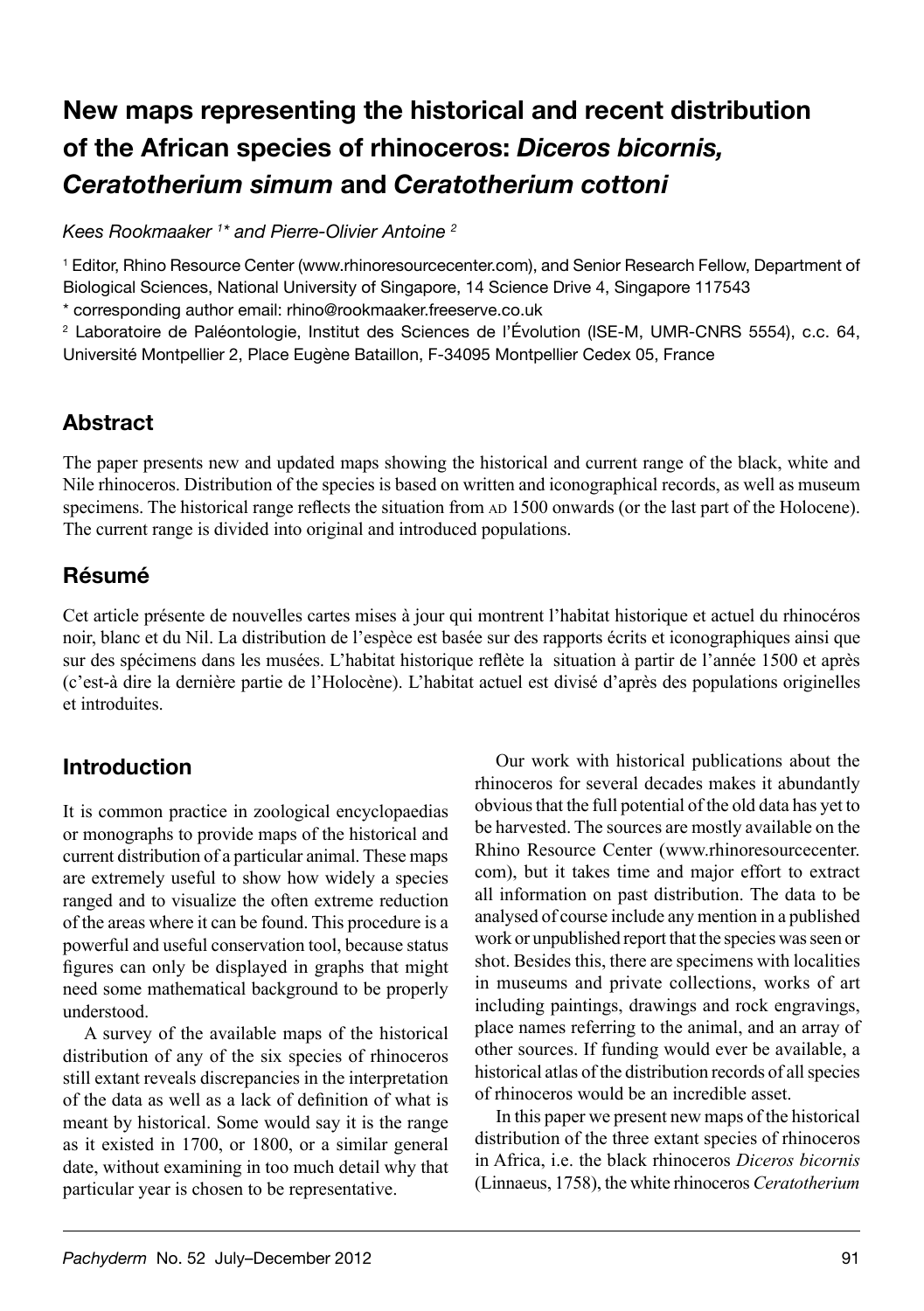*simum* (Burchell, 1822) and the Nile rhinoceros *Ceratotherium cottoni* (Lydekker, 1908). *C. cottoni* was recently elevated to species rank by Groves et al. (2010), but the maps would of course be the same if the previous subspecific arrangement is preferred. The subspecies of the black rhinoceros (Rookmaaker 2011) are not separated in the map of *Diceros bicornis*.

## **Sources of data**

Today in conservation circles the most commonly consulted maps are those contained in the action plan by Emslie & Brooks (1999), which for the black rhino is copied from Cumming et al. (1990) and for the two then recognized subspecies of the white rhino is a combination of maps by Cumming et al. (1990) and Hillman-Smith et al. (1986). These historical maps are stated to represent the situation around 1700. Previous continent-wide maps or surveys containing a wealth of individual data are those by Zukowsky (1965) and Sidney (1965).

The oldest literary records available on the rhinoceros refer to South Africa from the middle of the 17th century. These were first comprehensively investigated and placed in an ecological context in the remarkable volumes by Jack Skead (1912– 2006), recently edited as Skead et al. (2007, 2011). Rookmaaker (2001, 2002) discussed the nearextinction of the white rhino in the early 20th century. The extinction of the species in Zimbabwe was first highlighted by Rookmaaker (2003). All available information on rhinos seen or shot or studied in the period from 1795 to 1875 were studied by Rookmaaker (2008) and the results plotted on maps covering Botswana, Namibia, South Africa, Swaziland and Zimbabwe.

Yalden et al. (1986) and Rookmaaker & Kraft (2011) reviewed early records from Ethiopia and Somalia. Kingdon (1979) produced a remarkable historical map of distribution of rhinos in Kenya. Schomber (1966) and Hillman-Smith et al. (1986) studied the situation in Central Africa as regards the Nile rhinoceros.

The relatively restricted range in countries of West Africa was reviewed by Rookmaaker (2004). A specimen recently discovered by Antoine & Rookmaaker (2012) has extended the distribution of the black rhino into northern parts of Togo.

### **Results**

In our view, there is only one realistic way to portray the historical distribution of a particular species. Because records of even a large and prominent mammal like a rhinoceros are often relatively few in number, we must combine everything that might have relevance to their range. A map of historical distribution is therefore a representation of all records of the existence of the species, where it is assumed that if it is known to exist in a certain place in, say, 1850, or 1900, or 1950, or 2000, it also used to exist there at any time before such a date. If for instance, a rhinoceros would have been seen in 2010 in the montane forest on the east side of Mount Kenya, it is assumed that it is one of a population that always lived there. The map then draws a line around all these records that have been plotted on a map, and this we call the historical distribution or range of that species.

There is no particular known or defined measure as to how far back the historical range of a certain extant mammal can be known. Most written records of course refer to the period starting from the start of printed records, from around 1500. In this case, therefore, the historical element of our maps shows the range of the various species in the past five centuries, coinciding with the last stages of the Holocene.

There are, of course, plenty of pitfalls that make the construction of a historical map less easy than it seems (Skead 1962; Boshoff & Kerley 2010). Species distributions change in time and place, and animals move around. It is (almost) obvious that a rhinoceros only lives in places where the habitat is favourable, unless it is moving from one place to another. It is (almost) obvious that a rhinoceros would not be found close to human habitations unless it was left undisturbed. Rhinos could potentially be found on one side of a mountain and not on another, or on one side of a river and not on the other. Such relatively minor and very local distribution patterns can never be shown on continental maps of a historical distribution area and are therefore always ignored.

A map of historical distribution is generally assumed to reconstruct what may be called the original range of a species. Hence any area into which a species of rhino was actively introduced—usually in the period after 1960—that by chance lay outside the known and verified range would not be shown in this kind of map. It is therefore extremely important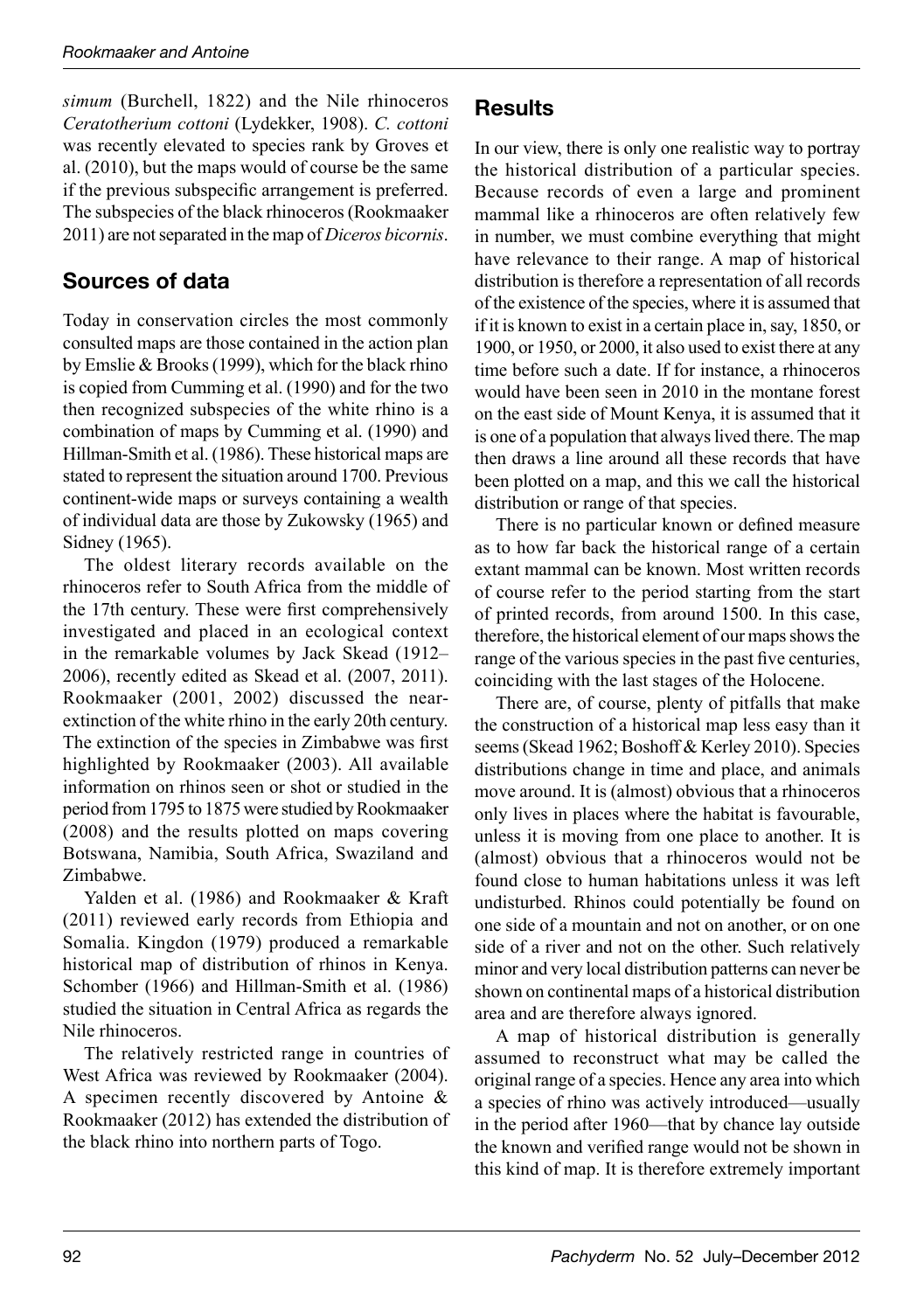to keep track of all translocations, reintroductions and introductions, although it is likely that the existing literature would not be adequate for this purpose. There are clear guidelines regarding the movement of rhino in continental Africa (Emslie et al. 2009) and it would be advisable to ensure that a full knowledge of historical records is part of all management policies.

Indications of the current distribution are based on the figures and notes in Emslie & Brooks (1999) and updated in Emslie (2008). The current data have been separated into two sets, which are indicated on the maps by two distinct symbols: 'O' for original and '+' for (re)introduced. For security reasons, these symbols are placed randomly within the boundaries of the countries in which the species is believed to

be present, and their placement emphatically has no relationship to the actual range or status. O is used in case of countries, where as far as we know the species has always existed within the past five centuries (or longer); + is used in case of countries—in a few cases parts of countries—where at one time the species was extinct, hence where all current populations have been reintroduced, or (where applicable) introduced.

The three maps showing the historical distribution of the black rhino, the white rhino and the Nile rhino are presented here (Figs. 1–3). They were first published by Antoine & Rookmaaker (2011) in a slightly different format, without, however, providing background into their preparation. It is envisaged to make these maps available on the Rhino Resource



Figure 1. Historical and current distribution of the black rhinoceros *Diceros bicornis* (Linnaeus, 1758). The historical range in the period after AD 1500 is shown in grey. The current range is shown by the symbols 'O' for remnants of original populations and '+' for introduced or reintroduced populations.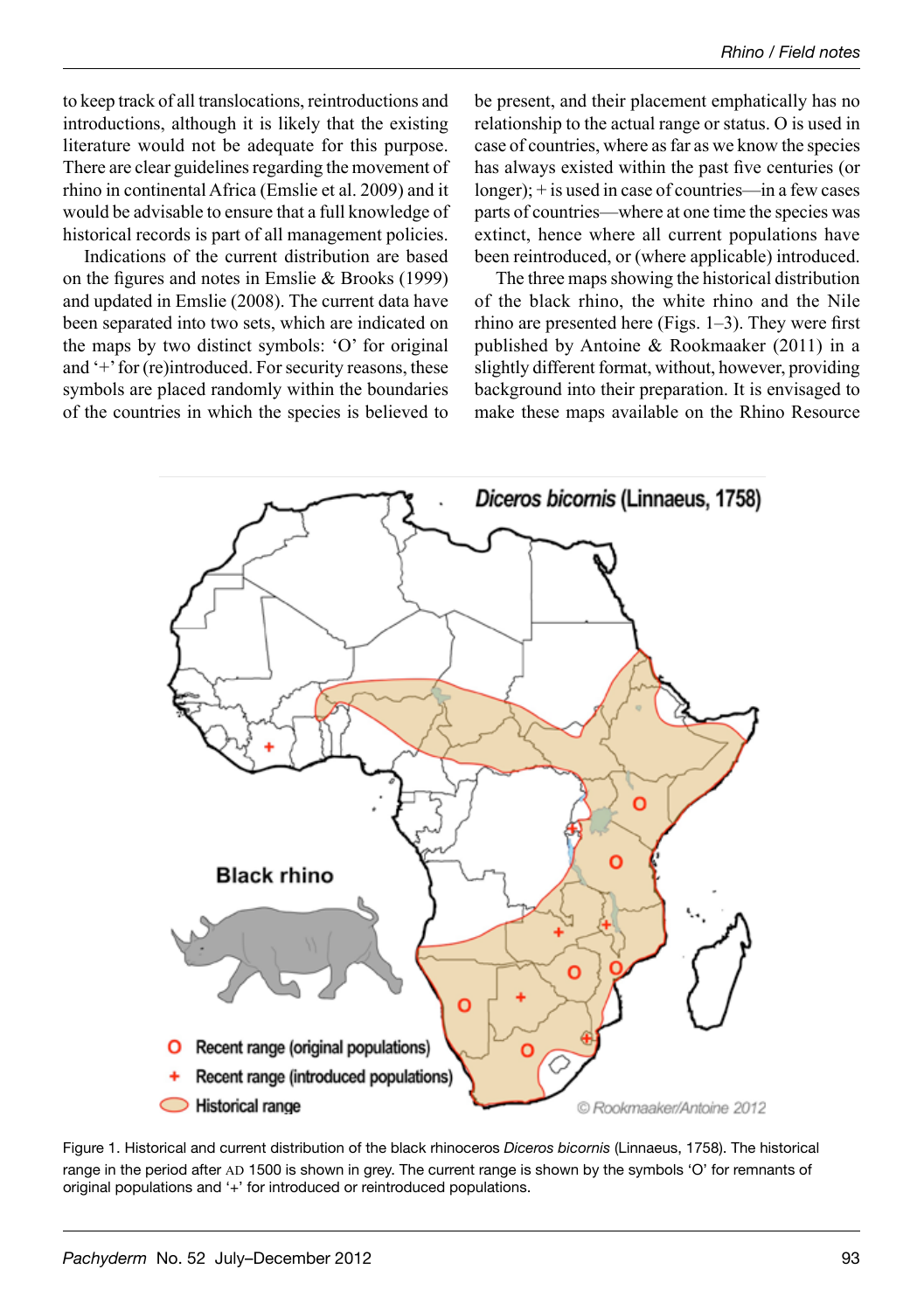

Figure 2. Historical and current distribution of the white rhinoceros *Ceratotherium simum* (Burchell, 1822). The historical range is shown in grey. The only original population remained in the early 20th century in parts of Zululand (KwaZulu-Natal, South Africa), and all other specimens now found on the African continent in wild or semi-wild conditions have been restocked from the Zululand remnants.

Center website (www.rhinoresourcecenter.com) where users can view and download them to be used elsewhere with proper acknowledgements.

## **Acknowledgements**

This paper is part of the ongoing research of the Rhino Resource Center, sponsored by SOS Rhino, International Rhino Foundation, WWF Areas, Rhino Carhire and Save the Rhino International.

## **References**

- Antoine, P.O. and Rookmaaker, L.C. 2012. The first historical record of a rhinoceros in Togo. *Mammalia, Paris* 2012. DOI: 10.1515/mammalia-2012-0049.
- Boshoff, A.F. and Kerley, G.I.H. 2010. Historical mammal distribution data: How reliable are written records? *South African Journal of Science* 106(1/2):1–8.
- Cumming, D., Toit, R. du and Stuart, S.N. 1990. *African elephants and rhinos: Status survey and conservation action plan*. Gland: IUCN. pp. i–iv, 1–72.
- Emslie, R.H. 2008. Rhino population sizes and trends. *Pachyderm* 44:88–95, tables.1–4.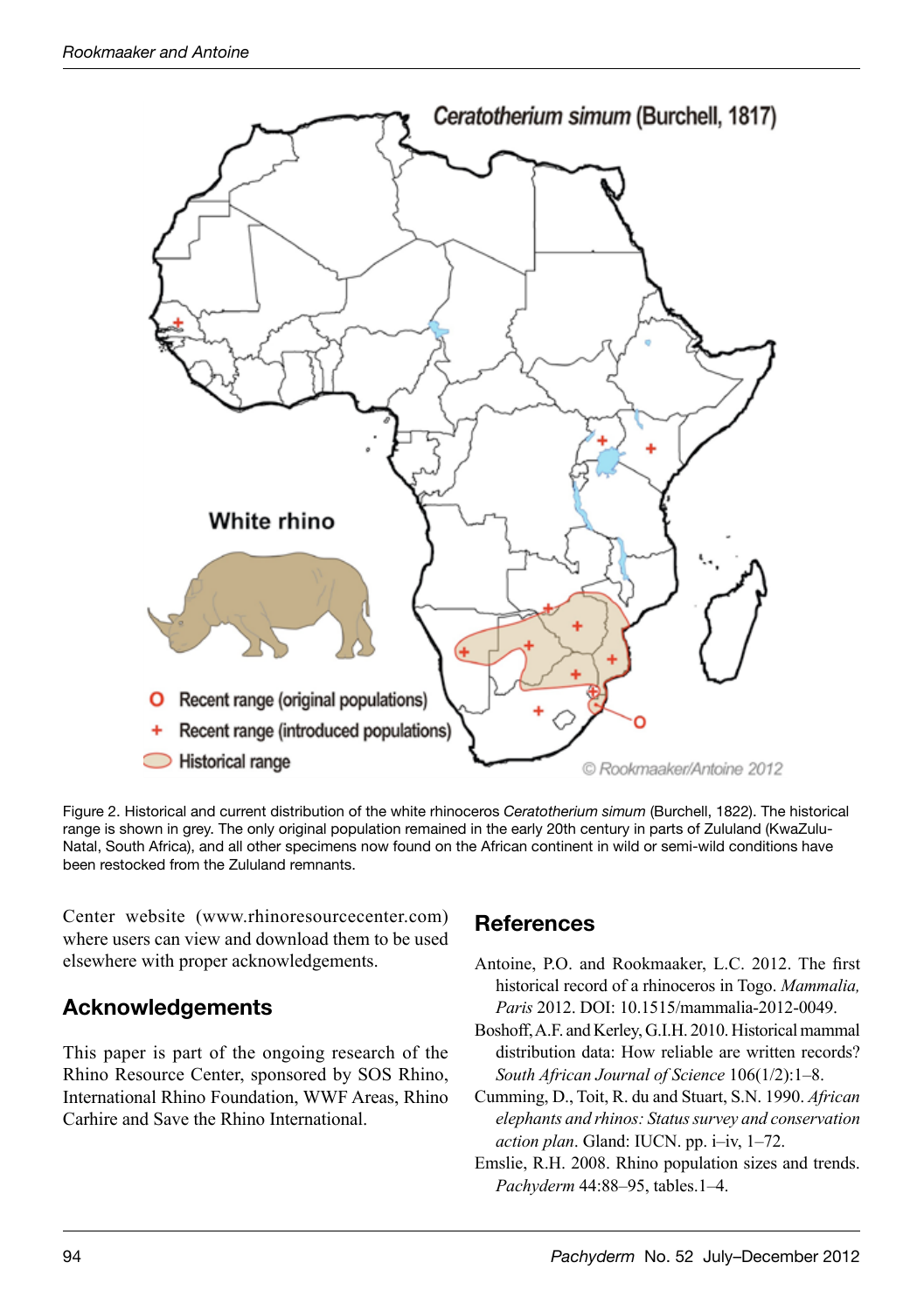

Figure 3. Historical and current distribution of the Nile rhinoceros *Ceratotherium cottoni* (Lydekker, 1908). The historical range is shown in grey. It is believed that by 2010 no animals remained in the wild (last seen in NE Congo).

- Emslie, R.H., Amin, R. and Kock, R. 2009. Guidelines for the in situ reintroduction and translocation of African and Asian rhinoceros. Occasional Paper of the IUCN Species Survival Commission no. 39: i–v, 1–115.
- Emslie, R.H. and Brooks, M. 1999. *African rhino: Status survey and conservation action plan*. Gland and Cambridge: IUCN/SSC African Rhino Specialist Group. pp. i–x, 1–92.
- Groves, C.P., Fernando, P. and Robovsky, J. 2010. The sixth rhino: A taxonomic re-assessment of the critically endangered northern white rhinoceros. *PLoS One* 5(4) e9703:1–15.
- Hillman-Smith, K., Mankoto ma Oyisenzoo and Smith, F. 1986. A last chance to save the northern white rhino? *Oryx* 20(1):20–26, figs. 1–3, map 1, table 1.
- Kingdon, J. 1979. *East African mammals,* vol. 3, part B: *Large mammals.* London: Academic Press. pp. i–iv, 1–436.
- Rookmaaker, L.C. 2001. The alleged population reduction of the southern white rhinoceros (*Ceratotherium simum simum)* and the successful recovery. *Säugetierkundliche Mitteilungen* 45(2):55–70, fig.1, tables. 1–2.
- Rookmaaker, L.C. 2002. Miscounted population of the southern white rhinoceros (*Ceratotherium simum simum*) in the early 20th century? *Pachyderm* 32:22– 28, fig. 1, tables 1–2.
- Rookmaaker, L.C. 2003. The last white rhinoceroses in Zimbabwe. *Pachyderm* 35:100–114, figs. 1–8.